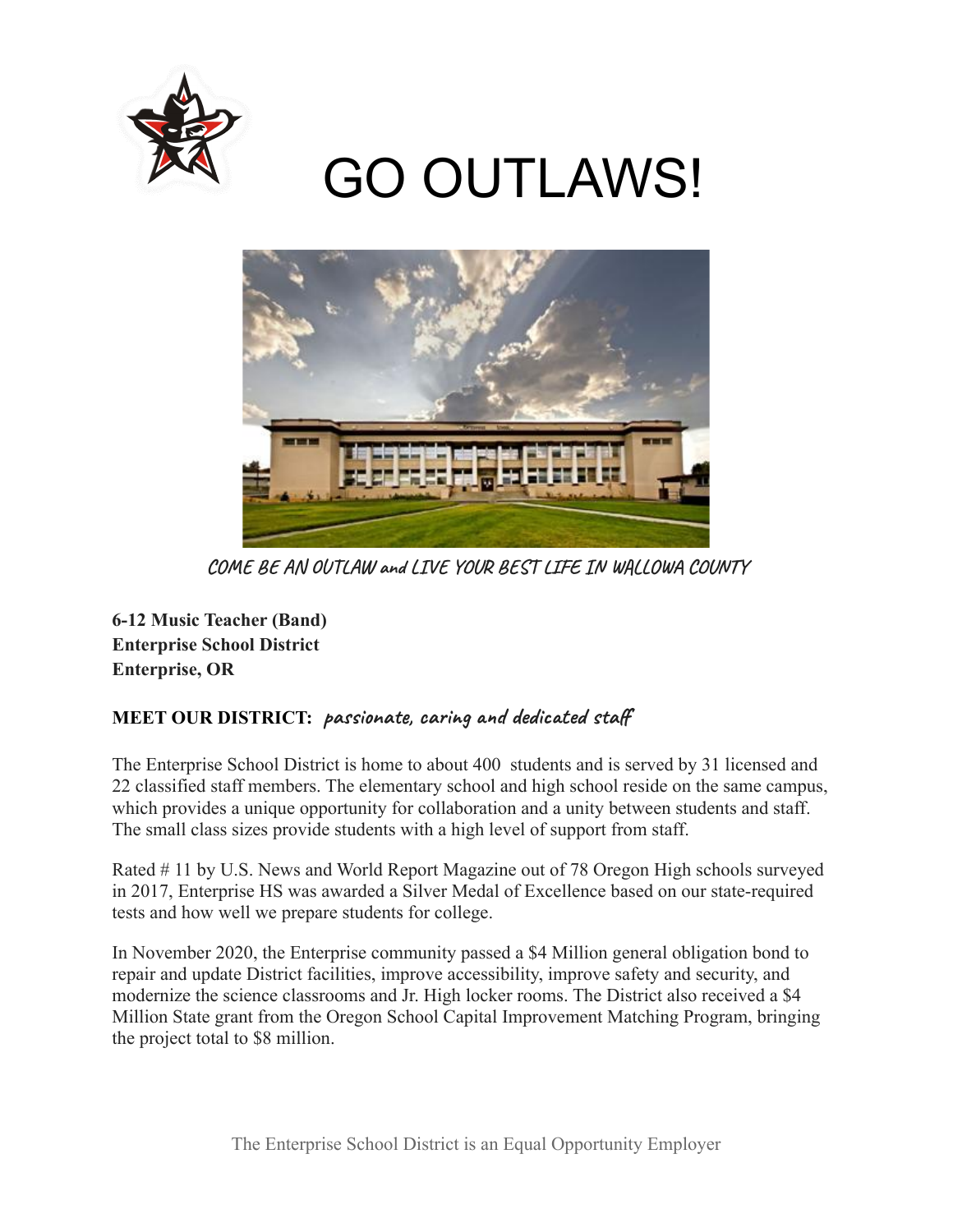

## **MEET OUR COMMUNITY: Adventure awaits.**

Pick a direction to travel from downtown Enterprise and you are sure to find adventure. World-class hiking, camping, hunting, fishing, and site-seeing are always only a few steps away. The Enterprise School District is located in the beautiful town of Enterprise, Oregon in Wallowa County. Enterprise is located in the northeast corner of Oregon, 65 miles northeast of La Grande and 325 miles east of Portland. Enterprise is a recreational paradise. Wide-open grassy meadows surround the town of Enterprise, with pine forests to the north and Wallowa Mountains to the South. Wallowa lake is a short 6 mile drive where you will find a historic lodge, cabins, camping and the steepest gondola in North America, which will take you to the top of Mt. Howard where you will find the Summit Grill - Northwest's highest restaurant at 8,150 ft.. To the East, you will find one of the deepest gorges in the world: Hells Canyon. Wallowa County is home to the Eagle Cap Wilderness, glacial lakes, and the wide-open spaces of Eastern Oregon, and is the gateway to Hells Canyon.

#### **[Travel Oregon: Enterprise](https://traveloregon.com/places-to-go/cities/enterprise/)**

## **OUR VISION: Students First**

Ensuring learning and growth of every student is always at the center of how and why we make every decision, every time.

# **OUR MISSION: Student/Relationship Centered**

The Enterprise School District works hard to create a welcoming and engaging environment where the needs of each student are met so that each student may have access to a high quality education.

# **QUALITIES and CHARACTERISTICS: Care, Connection, and Learning**

- Communication and maintaining meaningful relationships with parents and community are of the utmost importance
- High degree of integrity, honesty, and fairness, with core values consistent with our school, district, and community.
- Experience with Multi-Tiered Systems of Support and Professional Learning **Communities**
- Build and sustain strong relationships with students, staff, and community, characterized by mutual respect and openness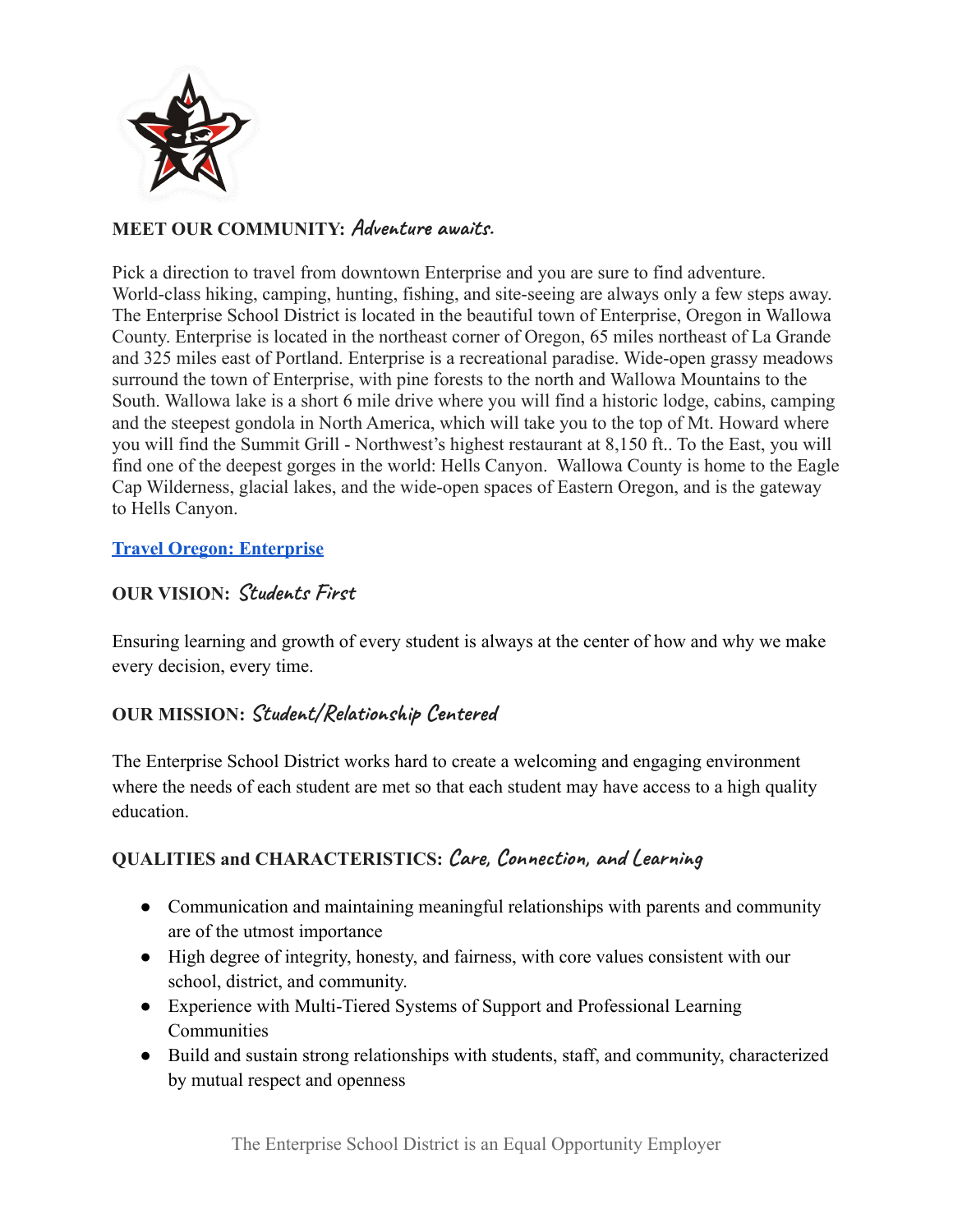

- Develop and maintain a classroom environment conducive to effective learning for all students assigned.
- Plan a program of study that meets the individual needs, interests and abilities of all students assigned.
- Employ a variety of instructional techniques and materials to meet the needs and capabilities of the individuals or student groups involved.
- Assess the progress of students on a regular basis and maintain such records as required by law and by district policy.
- Maintain required records including, but not limited to, such things as lunch count, absences, inventories and class rosters as well as other records deemed necessary by the superintendent and/or principal.
- Maintain knowledge of Oregon state standards.
- Take all reasonable precautions to provide for the health and safety of the students and to protect equipment, material and facilities.
- Assist in determining and evaluating educational goals consistent with District philosophy and strive to implement those goals by instruction and action.
- Cooperate with other members of the staff in planning instructional goals, objectives, and methods and the development of District curriculum.
- Assist in the selection of instructional materials.
- Plan and supervise purposeful assignments for education assistants and volunteers.
- Assist the administration in implementing policies and rules governing student conduct and expectations.
- Attend and participate in faculty meetings, inservice training, open house and other meetings scheduled by the principal, assistant principal, department head or site council.
- Establish and maintain open lines of communication with administrators, members of the board and community.
- Participates in and supervises co-curricular activities as assigned.
- Engage in continual professional growth, to expand and enhance teaching abilities.
- Comply with all Board policies, administrative regulations and District procedures, as well as all state, federal and local laws and regulations.
- Carry out other duties as assigned.

# **REQUIREMENTS**

● Current Oregon Teaching License with appropriate endorsements is required.

Please note: To comply with Governor Kate Brown's Executive Order, all staff, substitutes and volunteers in K-12 schools will be required to be fully vaccinated by October 18, 2021. Upon hire, we will need to collect a copy of your COVID-19 vaccination card or evidence of a qualifying medical or religious exception from the mandate.